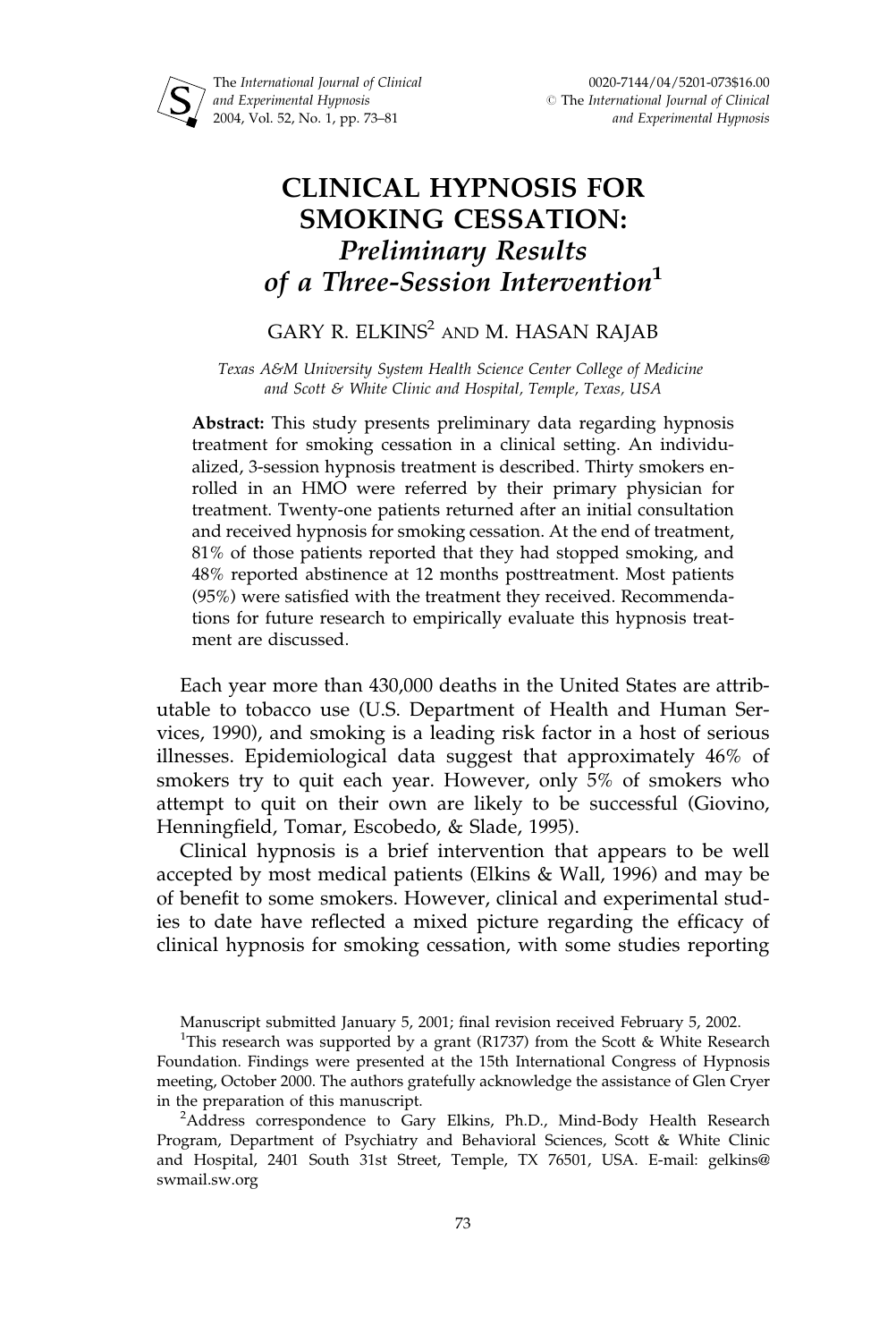a high success rate of more than 80% (Crasilneck, 1990) and others reporting less than 25% abstinence (Ahijevych, Yerardi, & Nedilsky, 2000).

Recently, in a critical review, Green and Lynn (2000) examined 59 studies of hypnosis and suggestion-based approaches for smoking cessation. Their conclusions included that, at the present time, the evidence for whether hypnosis yields results superior to placebos is mixed and that hypnosis may be considered a ''possibly efficacious'' treatment for smoking cessation.

In an earlier review, Holroyd (1980) suggested that the likelihood of success for hypnosis in treatment of tobacco dependency may be increased when four criteria were met: (a) more than one session, (b) individualized hypnotic suggestions, (c) adjunctive treatment and follow-up, and (d) an intense interpersonal relationship. The primary objective of the present study was to examine the effectiveness of a specific clinical hypnosis treatment that is consistent with these criteria.

We examined the effectiveness of a clinical-hypnosis intervention at the end of treatment and at 3 months, 9 months, and 12 months posttreatment. In addition, this study examined the degree of patient satisfaction with this treatment.

### METHOD

#### Subjects

Thirty smokers enrolled in a health maintenance organization (HMO) were referred by their primary care physician for smoking cessation. After an initial consultation, 21 of the patients returned for hypnosis. The average age was  $47 (SD = 11)$  and ranged from 21 to 69 years. Fifty-seven percent were men and 81% were married. The average number of years smoking was 26 years  $(SD = 11)$ , and the average number of packs of cigarettes smoked per day was two  $(SD = 1)$ . All patients reported having failed in previous unassisted attempts to stop smoking.

#### Intervention Protocol

The clinical-treatment protocol included three sessions. The first session was the initial consultation and did not include a hypnotic induction. Sessions 2 and 3 involved individually adapted hypnotic suggestions and an individual therapeutic relationship with each patient. Each patient was also provided with a cassette tape recording of a hypnotic induction with direct suggestions for relaxation and a feeling of comfort. The patients were seen biweekly for treatment.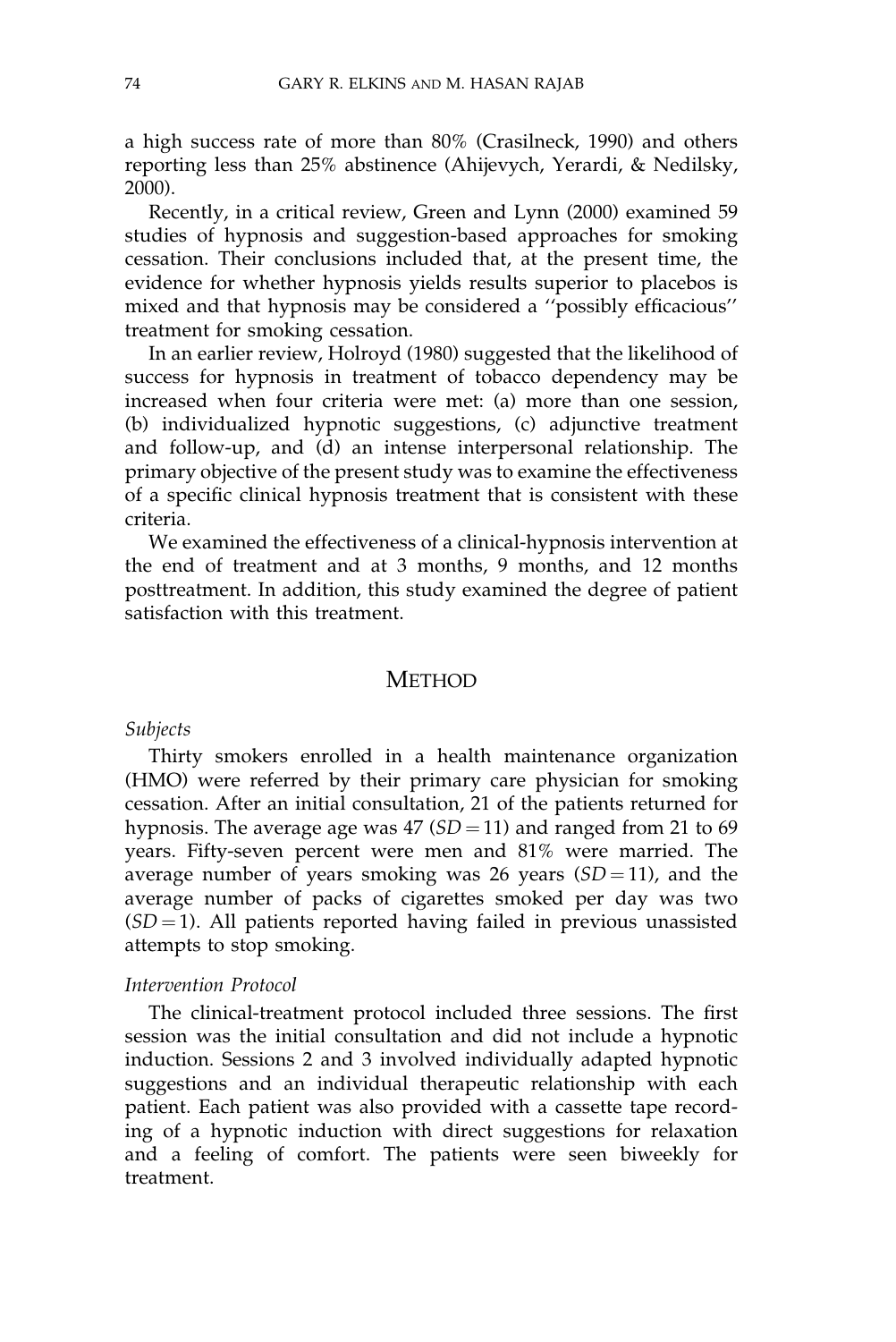Session 1. During the first session the initial consultation was completed and data were collected regarding the patient's history of smoking and any previous attempts to quit. In addition, an assessment was completed of the patient's mental status and any psychopathology. This session also included a discussion of the addictive aspects of nicotine and the relationship between stress and cigarette smoking. Each patient was asked to select a date to stop smoking, to discard all tobacco products, and to return for hypnosis treatment on that date. Each patient was asked to discuss their reasons for wanting to stop smoking and the possible positive effects of stopping smoking. They were also asked to consider the social support available to them. Each patient was provided with a brief discussion regarding myths and misconceptions about hypnosis and the process used in hypnotic induction. The session lasted for approximately 45 minutes and allowed for the development of rapport and a positive therapeutic relationship but did not involve a hypnotic induction.

Session 2. During the second session, patients participated in a 25 minute hypnotic session with suggestions to experience relaxation and comfort. In addition, suggestions were given for deepening relaxation, absorption in relaxing imagery, a commitment to stop smoking, decreased craving for nicotine, posthypnotic suggestions, practice of selfhypnosis, and to visualize the positive benefits of smoking cessation. The induction was standardized, but the specific imagery for relaxation and the positive benefits for smoking cessation were individualized based upon the patient's preference regarding such imagery. The suggestions may be summarized as follows:

(a) Eye-focus induction. ''Begin by focusing your attention on a spot on the wall. As you concentrate, begin to feel more relaxed. Concentrate intensely so that other things begin to fade into the background. As this occurs, noticing a relaxed and heavy feeling and allowing your eye-lids to close.''

(b) Relaxation. ''Noticing a 'wave of relaxation' that begins at the top of your head and spreads across your forehead, face, neck, and shoulders. Every muscle and every fiber of your body is becoming more and more completely relaxed. More and more noticing a feeling of 'letting go' and becoming so deeply relaxed.''

(c) Comfort. ''. . . and as you become and remain more relaxed, finding a feeling of comfort. Feeling safe and secure. A peaceful feeling, calm and secure. Feeling so calm that nothing bothers or interferes with this feeling of comfort.''

(d) Mental imagery for relaxation. ''As you can hear my voice with a part of your mind, with another part going to a place where you feel safe and secure. A place where you become so deeply relaxed that you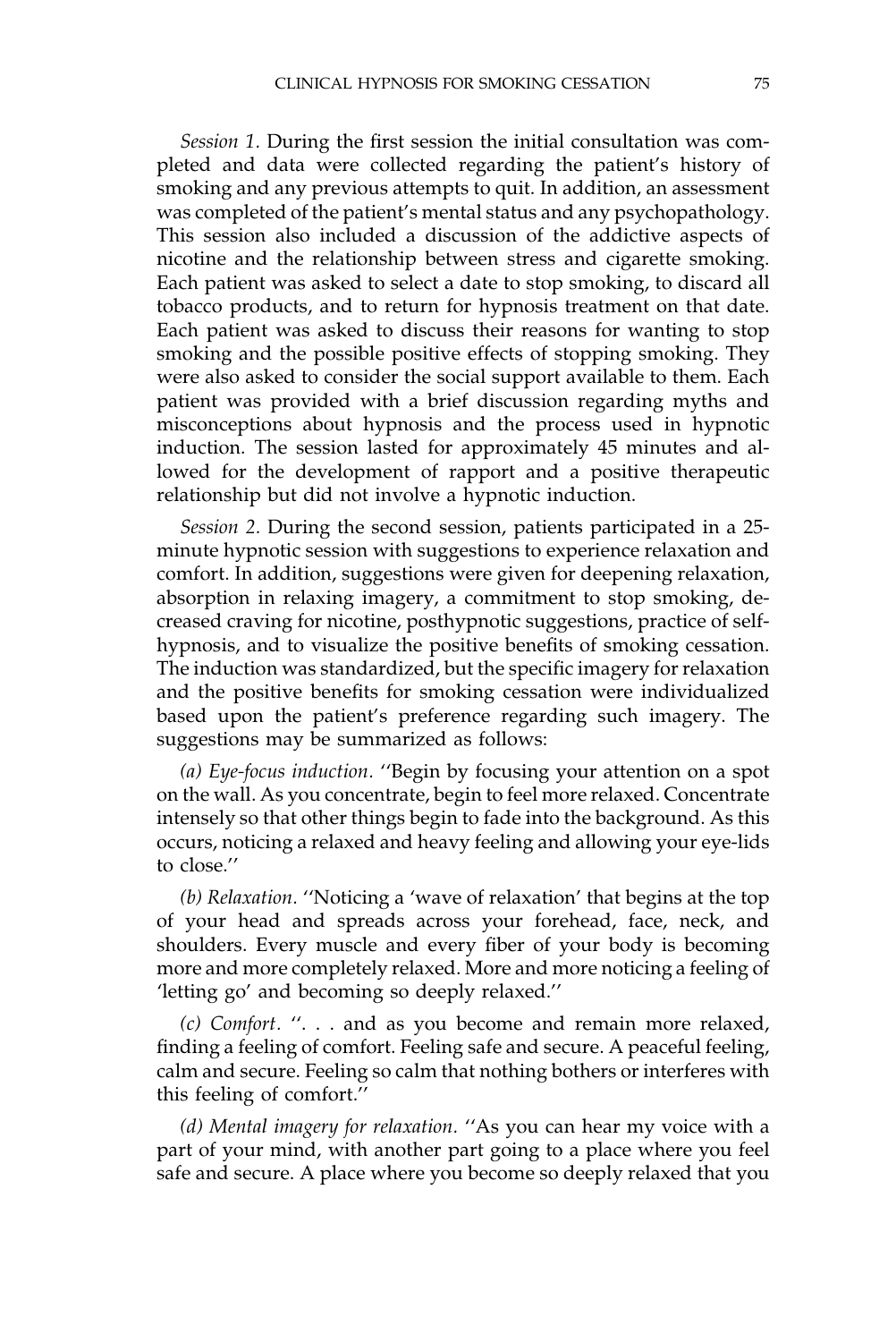are able to respond to each suggestion just as you would like to, feeling everything you need to feel and to experience.'' (Here individualized imagery is suggested, for example, suggestions for walking down a mountain path or along the beach, depending on the patient's preference.)

(e) Commitment for smoking cessation. ''. . . and today becoming a nonsmoker, becoming free from nicotine and free from cigarettes. ... You will not smoke cigarettes or use tobacco again. With each day that passes, your commitment to remain free from cigarettes will become stronger and each time you enter this relaxed state you will remember the reasons you want to stop smoking.'' (Here individualized imagery is suggested consistent with the patient's individual reasons for wanting to stop smoking, i.e., health, family, financial, etc.)

(f) Dissociation from cravings. ''As you enter an even deeper level of hypnosis, you may notice a floating sensation, less aware of your body, just floating in space. Your body floating in a feeling of comfort and your mind, just so aware of being in that pleasant place [individualized imagery for a pleasant place]. As your body floats, you will not be bothered by craving nicotine. Your mind blocks from conscious awareness any cravings and you can feel more detached from your body as you become more relaxed.''

(g) Posthypnotic suggestions. ''. . . and as you become and as you remain free from nicotine and free from cigarettes, you will find a sense of satisfaction and accomplishment. You will find that, more and more, you are able to sleep very well, your sense of smell will improve, and your sense of taste will improve. You will not eat excessively and you will find an appropriate amount of food to be satisfying to you.''

(h) Self-hypnosis. ''Each time you practice self-hypnosis or listen to the tape recording that I will provide to you today, you will be able to enter a very deep state of relaxation, just as deep as you are today ... and within this relaxed state, you will find a feeling of control. You will be able to become so deeply relaxed that you will become very comfortable, and you will be able to have a feeling of dissociation that keeps from conscious awareness any excessive craving for nicotine. Within this relaxed state, your commitment to remain free from cigarettes will become even stronger and you will find a kind of strength from your practice of self-hypnosis.''

(i) Positive imagery for benefits of smoking cessation. ''... now, seeing yourself in the future as a nonsmoker, free from nicotine and cigarettes. Notice all of the good things going on around you, how healthy you feel, and ... [here, individualized imagery was introduced, depending on the patient's perceived benefits from smoking cessation]. Seeing how well you are able to feel and you will not smoke, no matter if times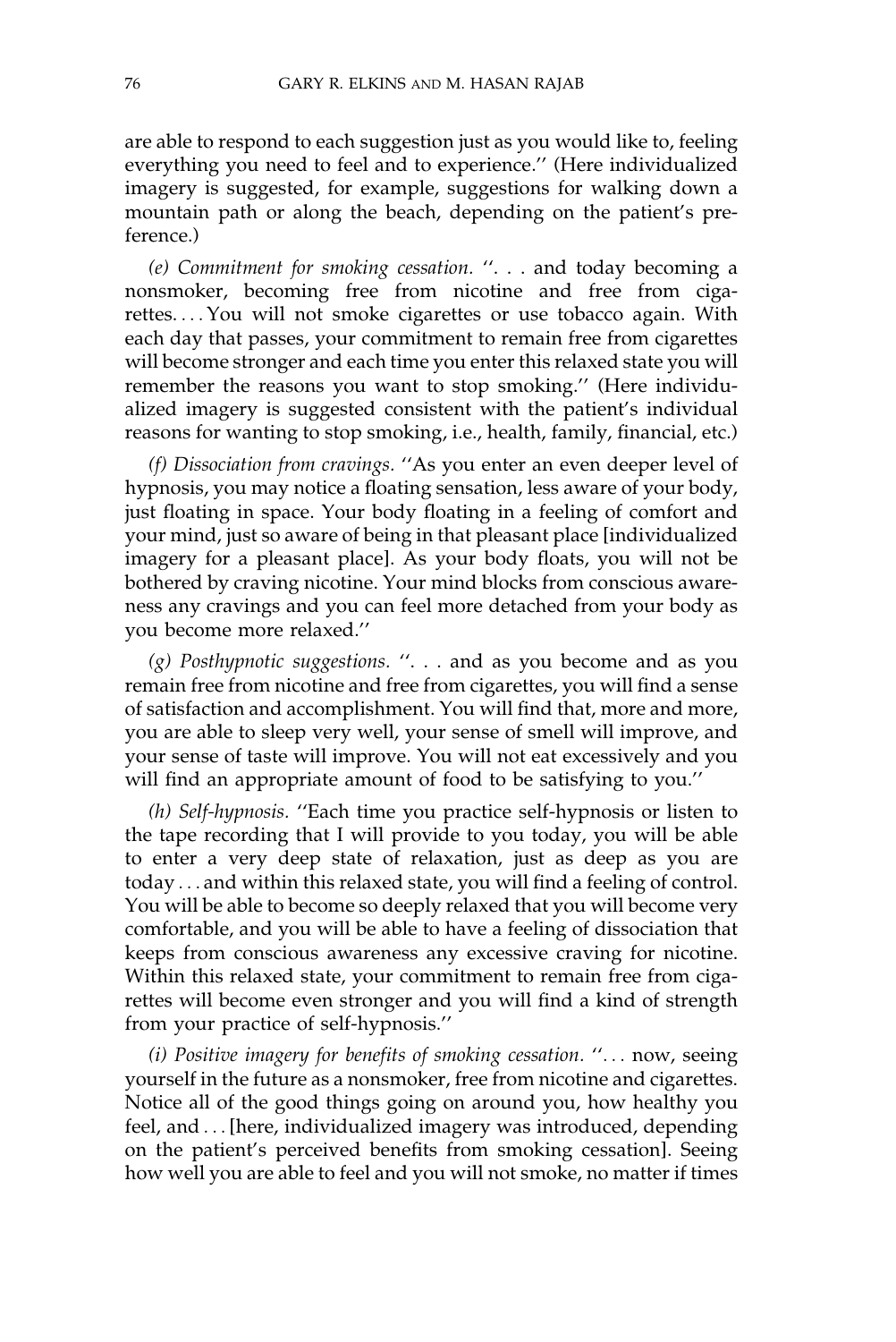become stressful or difficult. You will be able to remain calm and relaxed, both now and in the future.''

(j) Alerting. ''Returning to conscious alertness as a nonsmoker.

Returning to conscious alertness in your own time and your own pace, in a way that just feels about right for you today. Feeling very good, normal, with good and normal sensations in every way as you return to full conscious alertness.''

Upon alerting, the therapist asked whether the patient felt fully conscious, alert, and aware of his or her surroundings. The use of a cassette tape recording to reinforce the use of self-hypnosis was discussed. It was discussed that the tape recording included only suggestions for relaxation and for a comfortable feeling. (The tape recording included the same induction and suggestions as summarized above, with the exception that only suggestions for relaxation and comfort were given; no suggestions specifically regarding smoking cessation were included on the audio tape.) It was discussed that the practice of this tape would help the patient feel more comfortable and control any excessive craving for nicotine. The patient was asked to practice with the tape recording four or more times per week.

Session 3. Patients returned for follow-up at the third session. Patients reported on their progress and any difficulties they may have had. Each patient was asked about his or her use of the audio cassette tape recording and to report on his or her experience. At the conclusion of the session, a hypnotic induction was completed as summarized in Session 2.

# Data Collection and Analysis

Data collection was accomplished by retrospective chart review and telephone follow-up. The data collection/chart review was completed by the Scott & White Clinical Data Analysis Laboratory (CDAL) and was independent from the author. Patients were contacted 1 year after their last session and asked whether they had stopped smoking and for how long after treatment. Specifically, patients were asked: ''Did you stop smoking after treatment? If yes, for how long? Have you smoked any cigarettes at any time since you received treatment? If yes, when after treatment did you first smoke?'' Patients were asked if they had remained abstinent for 3 months, 6 months, 9 months, or 12 months. Abstinence was defined as the patients' self-report of having stopped smoking without relapse. If the patient reported having smoked any cigarettes posttreatment, they were considered to have relapsed.

Also, medical charts were carefully reviewed for consistency between the patients' self-reports and notes made by their physician. Any inconsistency was recorded as the patient having resumed smoking.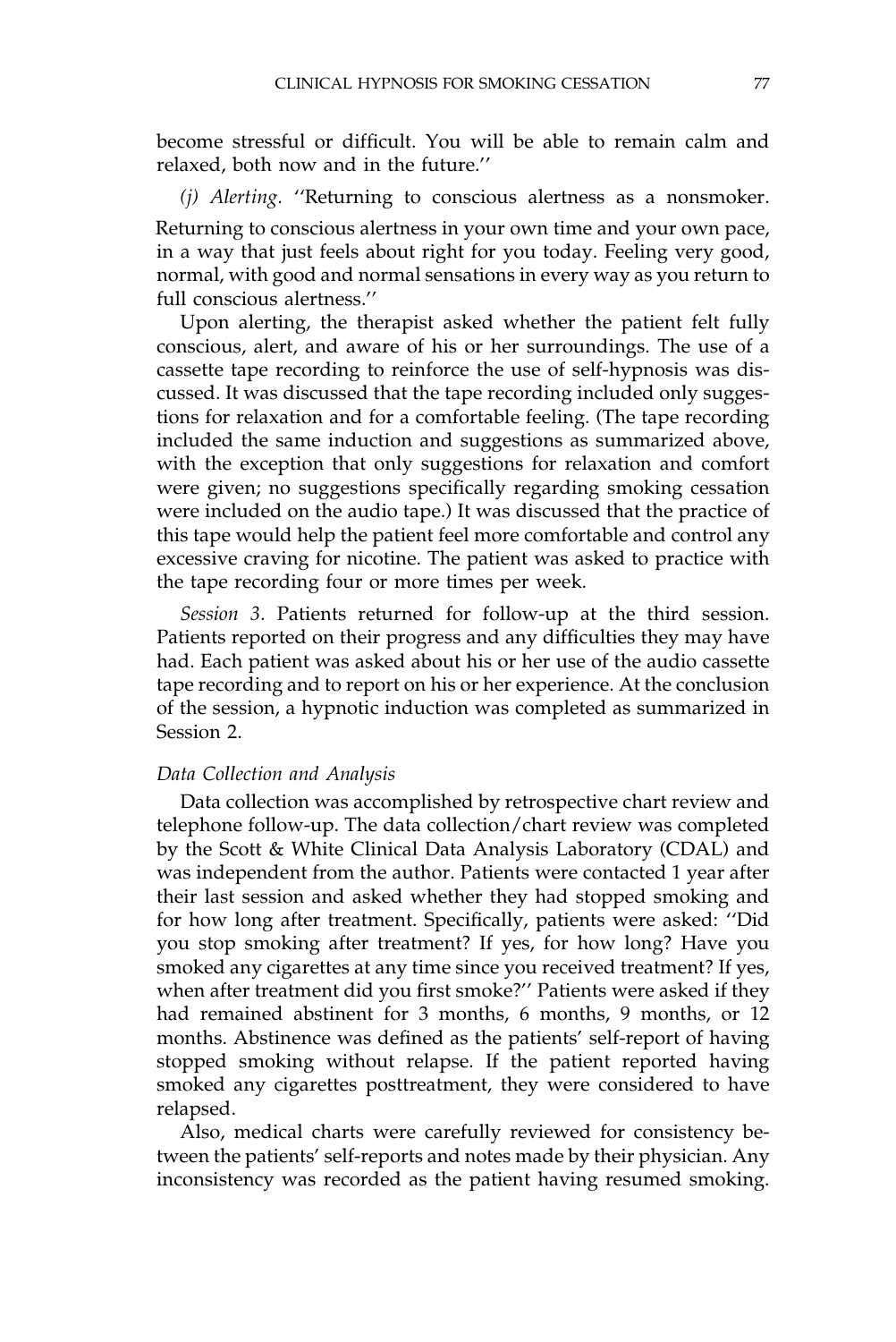One inconsistency was found for 1 patient who had dropped out after the initial consultation. No other inconsistencies were noted. Additionally, patients that attended at least two sessions were asked about their satisfaction with the treatment that they received.

Nine patients had dropped out after the initial consultation (Session 1) and were contacted by telephone approximately 12 months after their last missed appointment. Those 9 patients were contacted and asked if they were still smoking, but we did not collect data on those 9 patients as to exactly when or how long they had stopped. Because none of those patients had stopped smoking at the time of dropping out, we only determined whether or not those patients reported smoking at the time contacted after 1 year.

The data were coded by an assistant in the Department of Biostatistics at Scott & White Hospital. The primary outcome was the number of patients who reported having stopped smoking, and for how long, after treatment. An additional outcome was the patient's reported level of satisfaction.

## **RESULTS**

Thirty consecutive patients were referred by their primary care physician for smoking cessation. Out of the 30 patients, 9 completed only the first session (consultation), leaving a total of 21 patients who received hypnosis for smoking cessation (i.e., completed Sessions 2 or 3).

We obtained follow-up data on all of the patients for a minimum of 1 year. Most patients (95%) were satisfied with the hypnotic treatment they received. The findings regarding tobacco abstinence during the follow-up periods for the 21 patients who received hypnosis treatment for smoking cessation are presented in Table 1. Results indicated that of the patients who attended two sessions, 67% had stopped smoking at the end of treatment; 44% at 3 months had maintained abstinence, and at 9 and 12 months, 30% reported abstinence. Among the patients who attended all three sessions, 92% reported having stopped smoking at the end of treatment; 86% maintained abstinence at 3 months; at 9 months, 67% had maintained abstinence; and at 12 months, 58% reported abstinence. Data were also analyzed for all patients combined  $(N = 21)$  who attended more than one session. At the end of treatment, 81% had stopped smoking; at 3 months, 57% had maintained abstinence; at 9 months, 52% reported abstinence; and at 12 months, 48% reported abstinence.

Of those patients who attended only the consultation session (Session 1), none (0%) had stopped smoking at the time of dropping out. Those 9 patients were asked if they eventually had stopped smoking, and 22% reported they were not smoking when contacted after 1 year.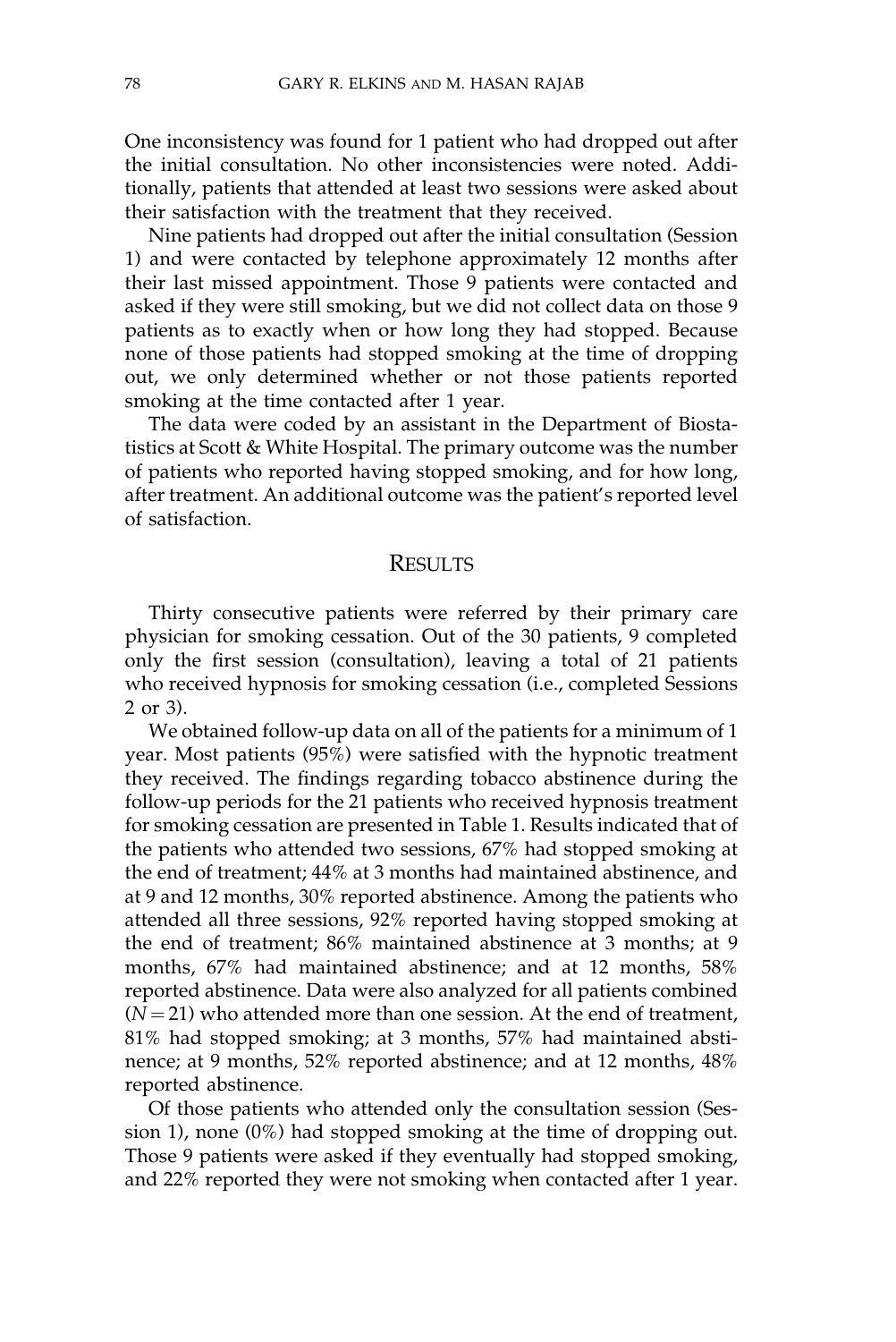| No. of sessions                            | Abstinence<br>end of tx | Abstinence<br>3 mos.<br>posttx | Abstinence<br>9 mos.<br>posttx | Abstinence<br>1 yr.<br>posttx |
|--------------------------------------------|-------------------------|--------------------------------|--------------------------------|-------------------------------|
| Consult only $(n=9)$                       | $0(0\%)$                |                                |                                | $\ast$                        |
| 2 Sessions $(n=9)$                         | 6(67%)                  | $4(44\%)$                      | $3(30\%)$                      | $3(30\%)$                     |
| 3 Sessions $(n=12)$<br>All Patients w/more | 11 $(92\%)$             | 8(67%)                         | 8(67%)                         | 7(58%)                        |
| than 1 Session $(n=21)$                    | $17(81\%)$              | 12(57%)                        | $11(52\%)$                     | 10 (48%)                      |

Table 1 Tobacco Abstinence for 30 Consecutive Patients Referred for Smoking Cessation

-2 patients (22%) that dropped out after the initial consultation reported they eventually stopped smoking and were not smoking at the time contacted after 1 year. No data are available on these 2 patients regarding how long they had been abstinent.

This information indicates that 22% were not smoking when contacted one year after dropping out.

#### **DISCUSSION**

This study provides preliminary clinical data regarding hypnosis for smoking cessation. A specific hypnotic intervention is presented which is marked by: the inclusion of three sessions, individualized hypnotic suggestions, follow-up, and the development of a one-to-one interpersonal relationship with each patient. A 48% abstinence rate at 12 months posttreatment was found. Also, there was a high degree of patient satisfaction (95%) posttreatment.

These results may be of clinical interest, but they can be considered as only preliminary. A number of caveats should be noted when considering the findings reported here. First, the abstinence rates are based upon self-reports. This study did not use any biochemical measures of abstinence.

Second, this study was clinical in nature and did not include a notreatment control group. The addition of a control group is necessary to determine the effectiveness of hypnosis versus the effect of other variables.

Third, the present study did not include measures of hypnotizablility. At least one previous study (Basker, 1985; but see Holroyd, 1991; Marcovitch, Gelfand, & Perry, 1980; Perry & Mullen, 1975) found that there was a higher abstinence rate for high hypnotizables in comparison with low hypnotizables. If hypnosis (and not nonspecific treatment factors) is an active agent in the intervention, then it follows that those who are highly responsive to the active agent (i.e., hypnosis) will attain superior benefit. This state of affairs would be reflected in a positive correlation between hypnotizability and improvement.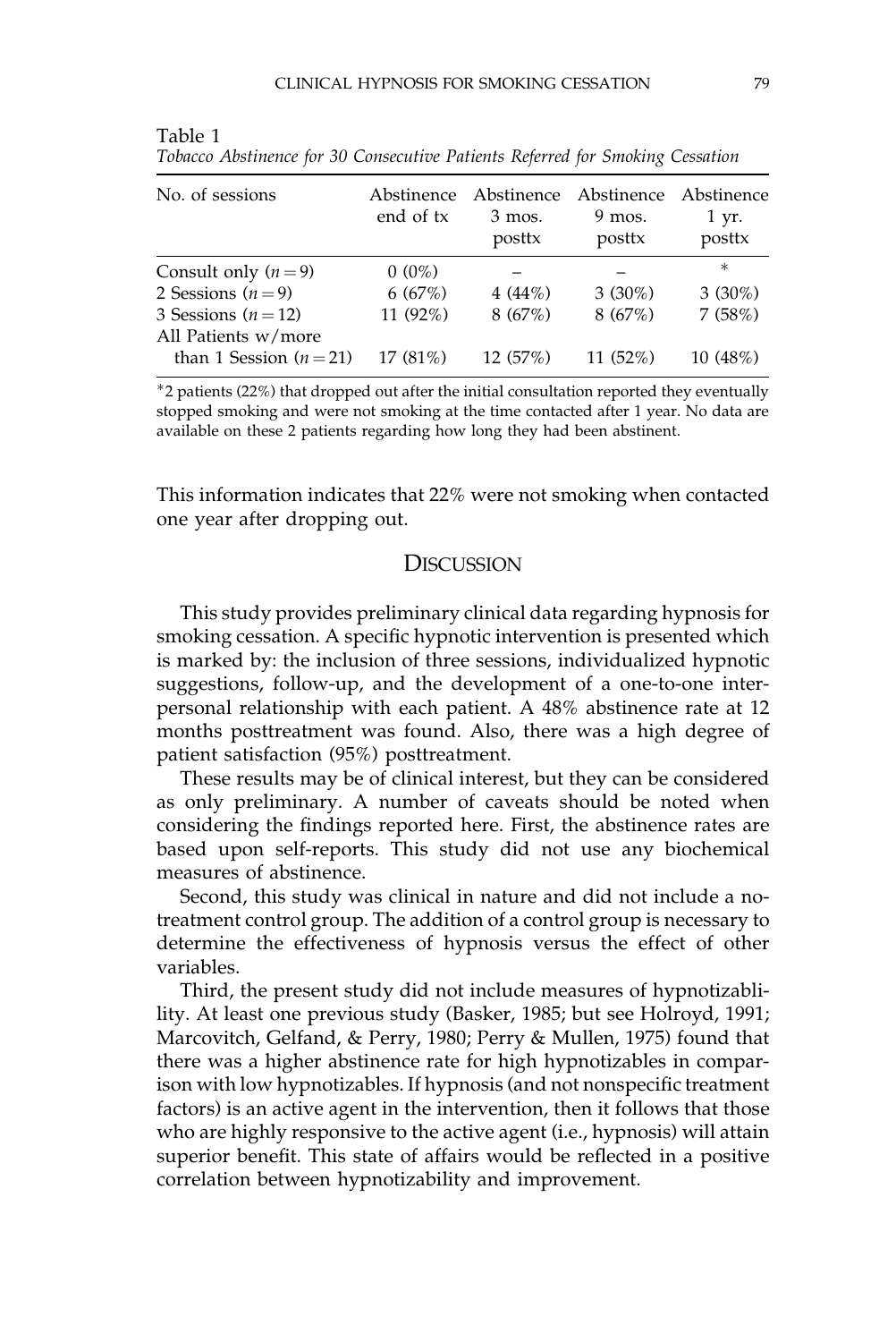Additional research is needed to further evaluate this clinical hypnosis intervention for smoking cessation. Many patients seek hypnosis for smoking cessation and effective clinical interventions are needed.

#### **REFERENCES**

- Ahijevych, K., Yerardi, R., & Nedilsky, N. (2000). Descriptive outcomes of the American Lung Association of Ohio hypnotherapy smoking cessation program. International Journal of Clinical and Experimental Hypnosis, 48, 374–387.
- Basker, A.M. (1985). Hypnosis in the alleviation of the smoking habit. In D. Wasman, P.C. Misra, M. Gibson, & A.M. Basker (Eds.), Modern trends in hypnosis (pp. 269–275). New York: Plenum.
- Crasilneck, H.B. (1990). Hypnotic techniques for smoking control and psychogenic impotence. American Journal of Clinical Hypnosis, 32, 147–153.
- Elkins, G.R., & Wall, V.J. (1996). Medical referrals for hypnotherapy: Opinions of physicians, residents, family practice outpatients, and psychiatry outpatients. American Journal of Clinical Hypnosis, 38(4), 254–262.
- Giovino, G.A., Henningfield, J.E., Tomar, S.L., Escobedo, L.G., & Slade, J. (1995). Epidemiology of tobacco use and dependence. Epidemiological Review, 17, 48–65.
- Green, J.P., & Lynn, S.J. (2000). Hypnosis and suggestion-based approaches to smoking cessation: An examination of the evidence. International Journal of Clinical and Experimental Hypnosis, 48, 195–224.
- Holroyd, J. (1980). Hypnosis treatment for smoking: An evaluative review. International Journal of Clinical and Experimental Hypnosis, 28, 341–357.
- Holroyd, J. (1991). The uncertain relationship between hypnotizability and smoking treatment outcome. International Journal of Clinical and Experimental Hypnosis, 39, 93–102.
- Marcovitch, P., Gelfand, R., & Perry, C. (1980). Hypnotizability and client motivation as variables influencing therapeutic outcome in the treatment of cigarette smoking. Australian Journal of Clinical and Experimental Hypnosis, 8(2), 71–81.
- Perry, C., & Mullen, G. (1975). The effects of hypnotic susceptibility on reducing smoking behavior treated by a hypnotic technique. Journal of Clinical Psychology, 31, 498–505.
- U.S. Department of Health and Human Services. (1990). The health benefits of smoking cessation: A report of the Surgeon General (DHHS Publication No. CDC 90-8416). Washington, DC: US Government Printing Office.

#### Klinische Hypnose zur Raucherentwöhnung: Vorläufige Ergebnisse einer 3 Sitzungen dauernden Intervention

#### Gary R. Elkins und M. Hasan Rajab

Zusammenfassung: Diese Studie stellt vorläufige Daten zum Einsatz von Hypnose bei Raucherentwöhnung in einem klinischen Setting dar. Eine individualisierte Hypnosebehandlung über 3 Sitzungen wird beschrieben. 30 Raucher, die Mitglied einer HMO (Health Maintenance Organization, Anm. d. Ü.) waren, wurden von ihrem Hausarzt zur Behandlung überwiesen. 21 Patienten erschienen nach einer einleitenden Sitzung wieder und erhielten eine Hypnosebehandlung zur Raucherentwöhnung. Am Ende der Behandlung berichteten 81% der Patienten, mit dem Rauchen aufgehört zu haben und 48% berichteten weiterhin Abstinenz 12 Monate nach der Behandlung. Die meisten Patienten (95%) waren zufrieden mit der